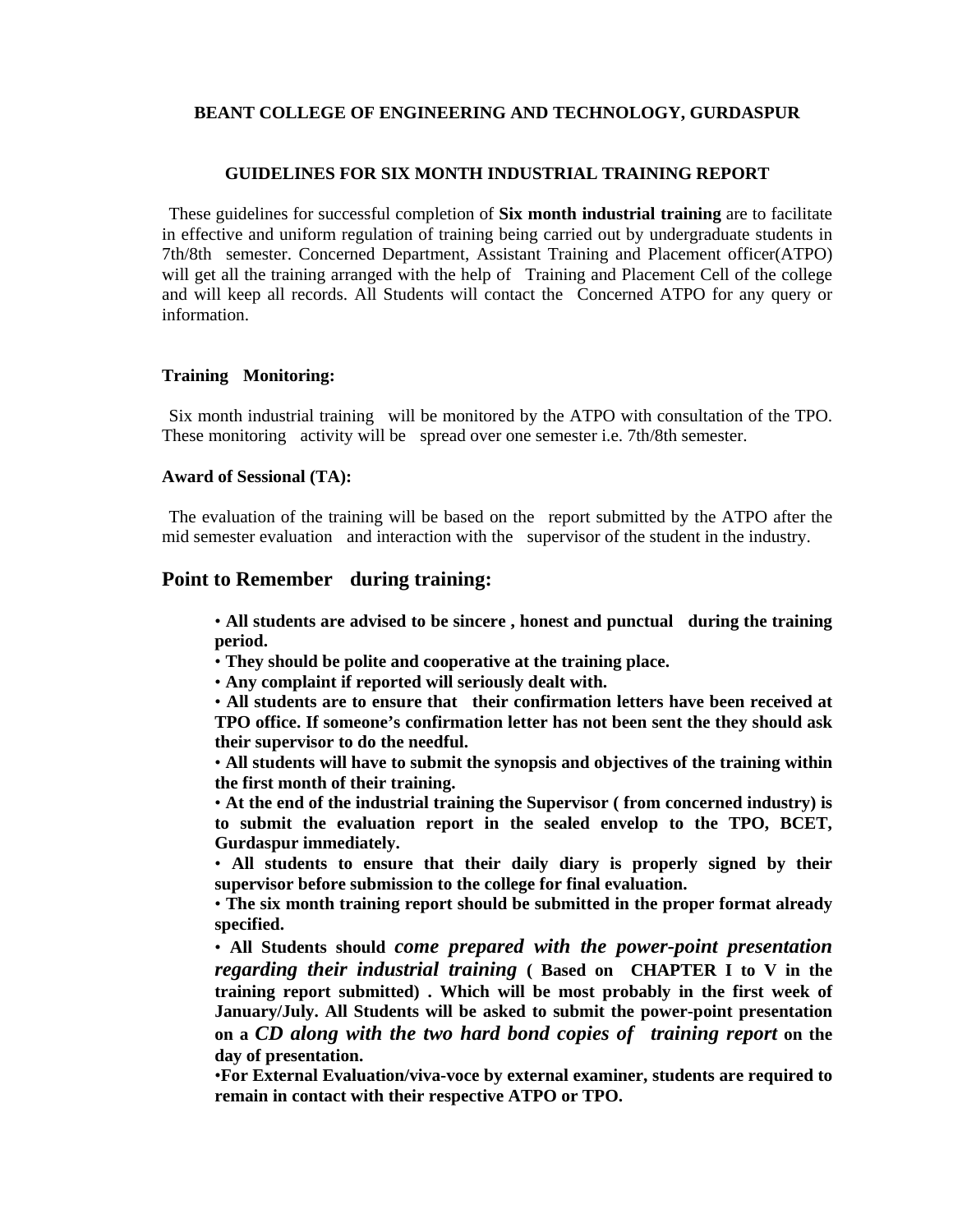• *No report will be accepted if not submitted in the specified format. Hence all students on training are advised to strictly follow the specified format given below.*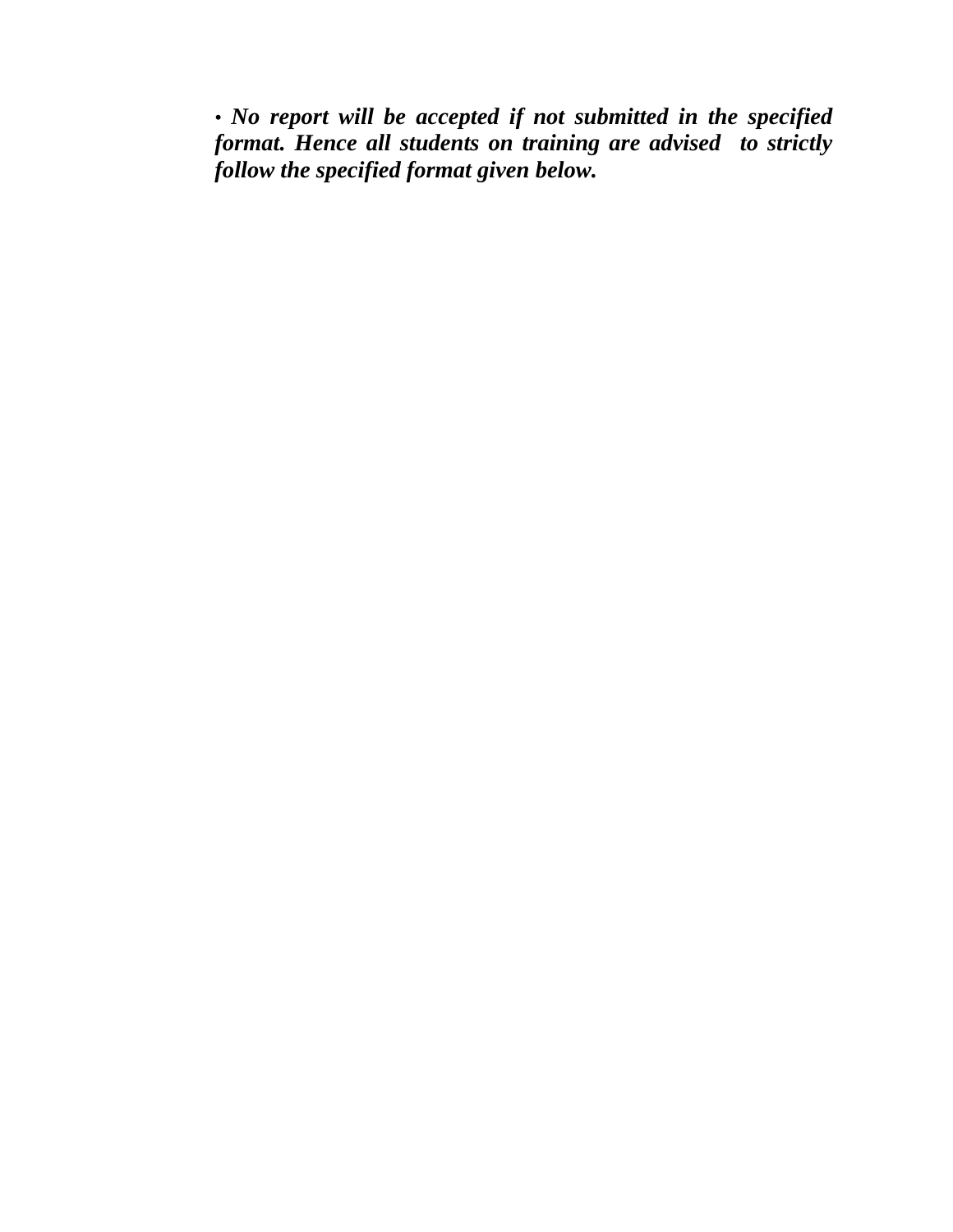**Guidelines for Training Report Preparation:** 

*FORMAT OF COVER PAGE (Hard Bound)* 

# SIX MONTH INDUSTRIAL TRAINING REPORT (14pt) ON TITLE OF TRAINING(24pt)

# COMPLETED AT (14pt)

NAME OF THE COMPANY /FIRM(14pt)

**By** 

**Name of Student (14pt)** 

**( Class Roll No.)** 

**Univ Roll No.** 



**DEPARTMENT OF …………………………………………………………… BEANT COLLEGE OF ENGINEERING AND TECHNOLOGY, GURDASPUR Month, Year**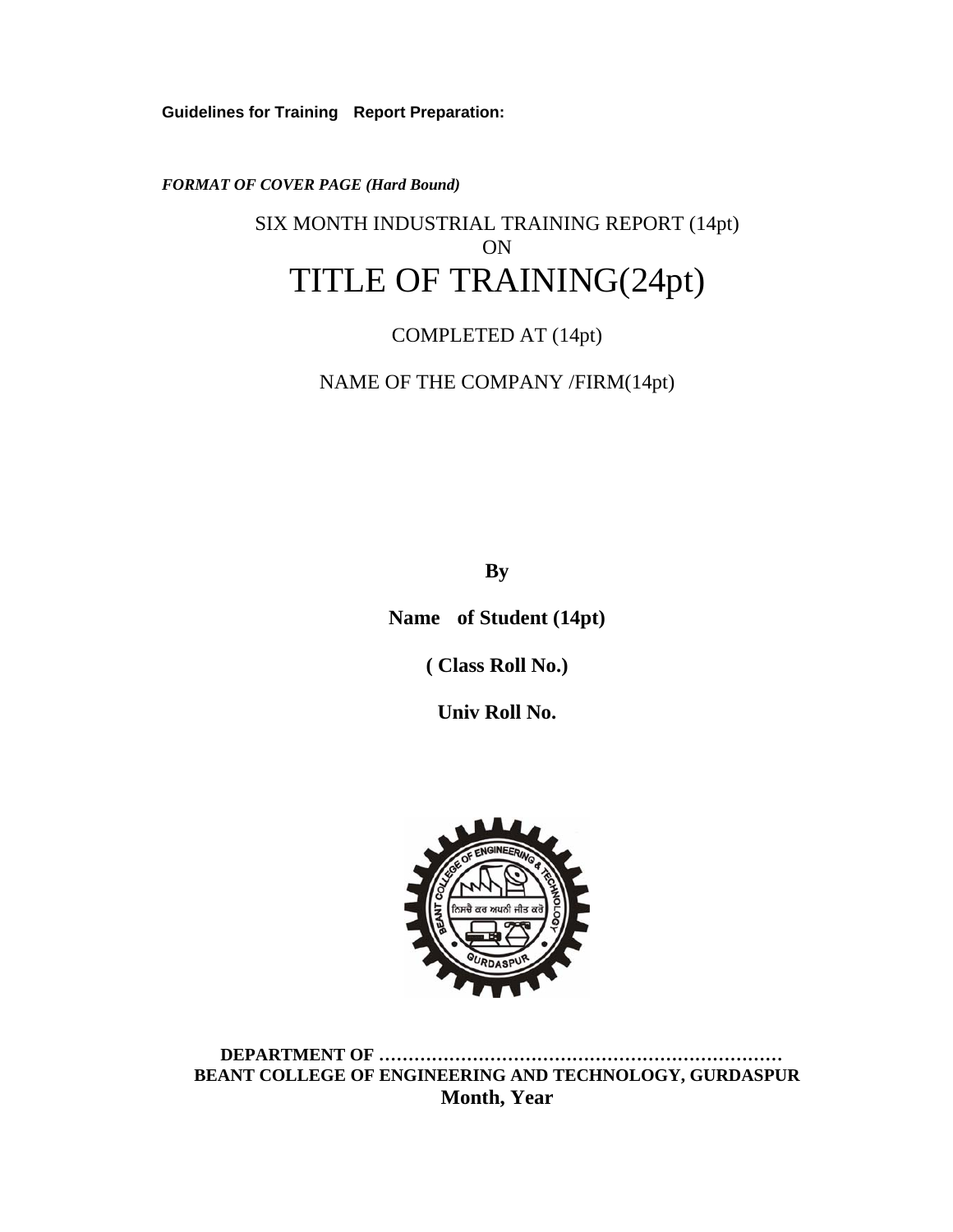*FORMAT FOR INSIDE COVER PAGE* 

# SIX MONTH INDUSTRIAL TRAINING REPORT (14pt) ON TITLE OF TRAINING(24pt)

# COMPLETED AT (14pt)

*NAME OF THE COMPANY /FIRM(14pt)* 

SUBMITTED IN PARTIAL FULFILLMENT FOR AWARD OF DEGREE OF (12pt)

BACHELOR OF TECHNOLOGY IN ....................................................(14pt)

BY NAME OF STUDENTS (14pt) *( UNIV ROLL NO.)* 



**DEPARTMENT OF ……………………………………………………. BEANT COLLEGE OF ENGINEERING AND TECHNOLOGY, GURDASPUR** 

**Month, Year**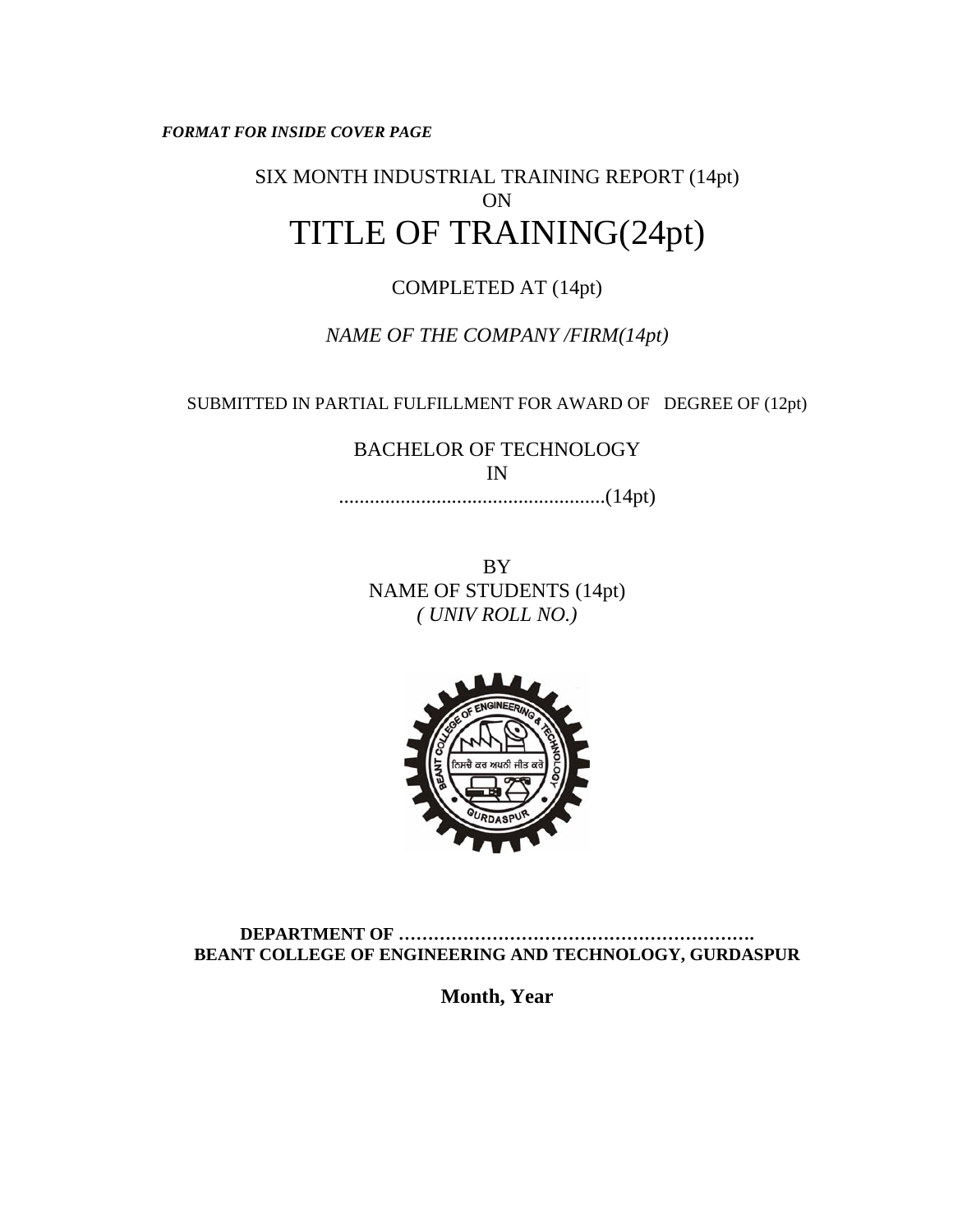# **Text :**

The text should be typed in *12 font size Times New Roman style in double spacing on one side of A4 size page* **(Executive Bond)** only. The **Captions for figures should be typed at the its bottom** for example 4th figure in Chapter 3 should be captioned as Fig. 3.4 Title of Figure. The captions for tables should be typed at its top for example 7th table in Chapter 3 should be captioned as Table. 3.7 Title of Table.

#### **Arrangement of Contents of Project Report**

The sequence in which the project report should be arranged and bound is as follows:

- **1. Cover Page & Title Page**
- **2. Certificate of Training issued by Industry/firm/company**
- **3. Abstract**
- **4. Acknowledgement**
- **5. Table of Contents**
- **6. List of tables**
- **7. List of Figures**
- **8. List of Symbols, Abbreviations**
- **9. Chapters I, II , III, IV, V**
- **10. Appendices**
- **11. References**

|                    |                     |                                                 | <b>TABLE of CONTENTS</b>       |          |
|--------------------|---------------------|-------------------------------------------------|--------------------------------|----------|
| <b>CHAPTER NO.</b> |                     |                                                 | <b>TITLE</b>                   | PAGE NO. |
|                    |                     |                                                 | <b>ABSTRACT</b>                | iii      |
|                    |                     |                                                 | <b>LIST OF TABLES</b>          | xvi      |
|                    |                     |                                                 | <b>LIST OF FIGURES</b>         | viii     |
|                    |                     |                                                 | LIST OF SYMBOLS, ABBREVIATIONS | xxviii   |
| 1.                 | <b>INTRODUCTION</b> |                                                 | 1                              |          |
|                    | 1.1                 | <b>GENERAL</b>                                  |                                |          |
|                    | 1.2                 | General                                         | 5                              |          |
|                    |                     | 1.2.1                                           | Beneficiation Ceramic Waste    | 12       |
|                    |                     | Test of Ceramic Waste Coarse Aggregate<br>1.2.2 | 19                             |          |
|                    |                     |                                                 | 1.2.2.1 General                | 25       |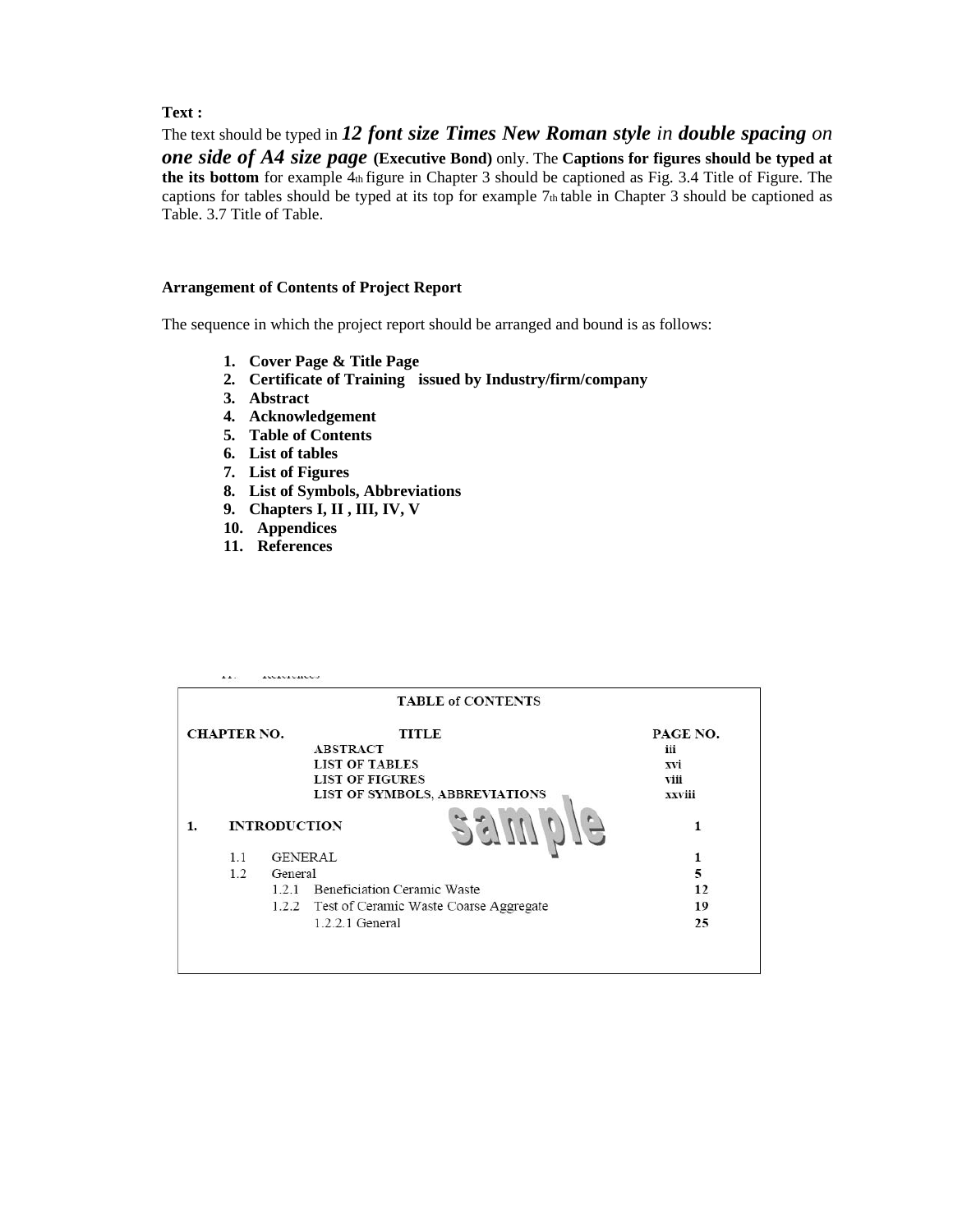### **CHAPTER I**

#### **INTRODUCTION**

- 1.1 Introduction
- 1.2 Necessity
- 1.3 Objectives
- 1.4 Theme
- 1.5 Organization

## **CHAPTER II**

# **LITERATURE SURVEY RELATED WITH TRAINING**

L*iterature Survey Related information available in standard Books/Manuals , Journals, Transactions, Internet Websites etc. and services offered by companies* 

## **CHAPTER III**

### **TRAINING WORK**

*Training Work Module Development* 

 Computational Experimental Mathematical **Statistical**  Conceptual (out of above methods at least one method is to be used for the training module)

# **CHAPTER IV**

# **EVALUATION OF TRAINING**

*Evaluation may be done based on following:* 

 Analysis of training done Methods normally used are Analytical /Computational/Statistical/Experimental/ or Mathematical Results at various stages may be compared with various inputs Output at various stages and related information/parameters Justification for the training results

# **CHAPTER V**

# **CONCLUSIONS AND FUTURE SCOPE OF TRAINING**

- 5.1 Conclusions & objectives achieved
- 5.2 Future Scope
- 5.3 Applications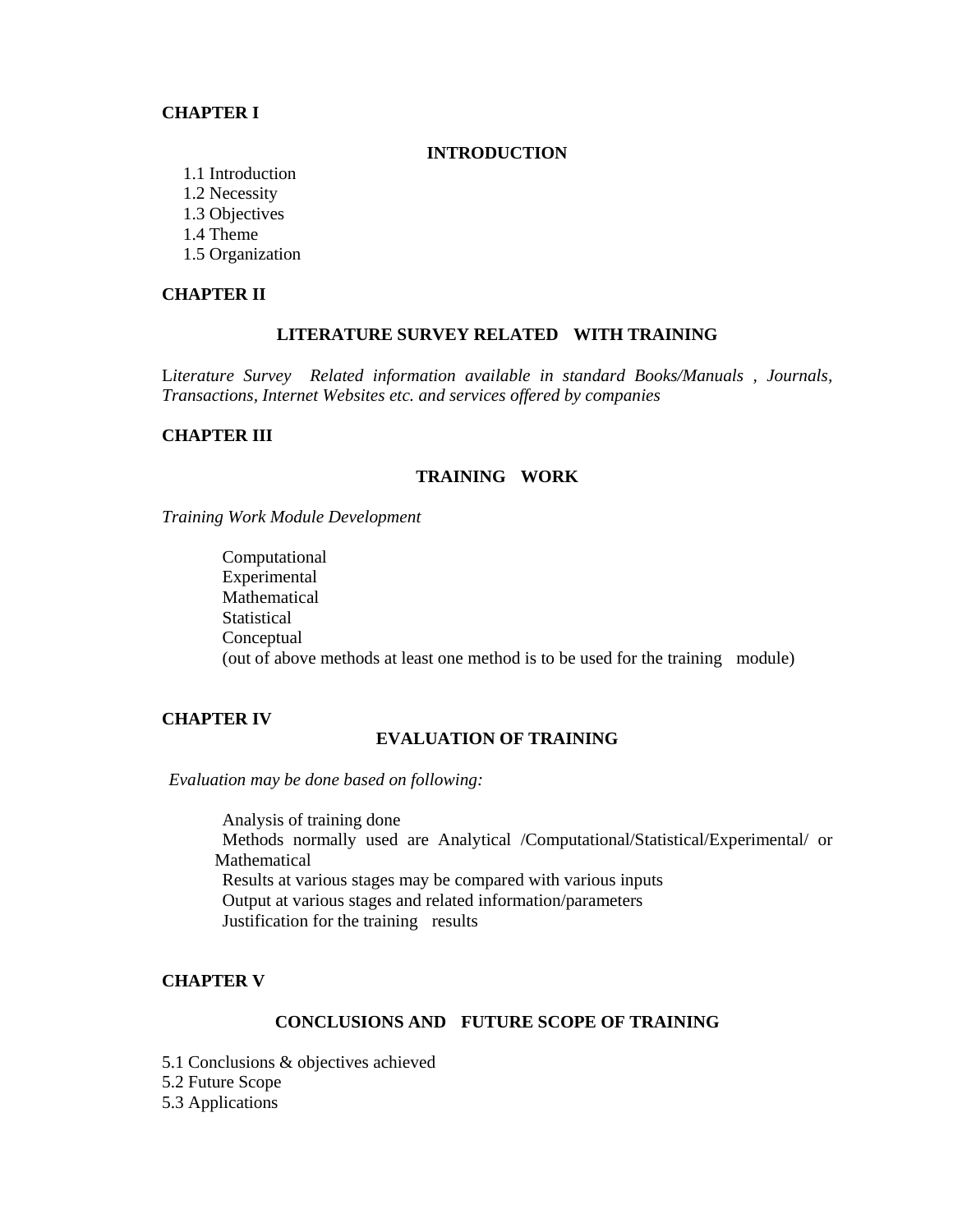#### **Numbering of Chapters, Sections and Sub-sections:**

 The numbering of Chapters, division and sub-divisions should be done using Arabic numerals only and further decimal notation should be used for numbering the divisions and subdivisions within a chapter. For examples sub-division 4 under division 3 belonging to chapter 2 should be numbered as 2.3.4.

#### **Numbering of Equations:**

 Equations appearing in each Chapter should be numbered serially, the numbering commencing fresh for each Chapter or Appendix. For example, an equation appearing in Chapter 2, if it happens to be the eighth equation in that Chapter 2 should be numbered (2.8). While referring this equation in the body of the report it should be referred to as Equation (2.8).

#### **List of References:**

 Any work of other researchers, if used either directly or indirectly, the origin of the material thus referred to at appropriate places in the report should be indicated. The citation may assume any of the standard form (preferably IEEE, or other international Journal Publishers such as Elsevier, Kluwer, Pergamon etc.).

**For example:** Rice, I.G., 1982, "The reheat Gas Turbine With Stream Blade Cooling-A Means of Increasing Reheat Pressure, Output, and Combined Cycle Efficiency." ASME Journal of Engineering for Power, Vol 104, pp. 9-22

#### **Page Dimensions and Margin:**

 The dimensions of the final bound 2 copies report should be Standard A4 size (297mm x 210mm) paper may be used for preparing the copies. The Training Report (at the time of submission) should have the following page margins:

Top and Bottom edge : 25 mm (1 inches) Left and right side :  $32 \text{ mm}$  (1.25 inches & 1 inches)

#### **Page Numbering:**

 All pages numbers should be typed at the center of page bottom. The preliminary pages of the report (such as Title page, Acknowledgement, Table of Contents, List of tables and figures, Notations, Abbreviations etc.) should be numbered in lower case Roman numerals.

#### **Size of Report**:

The size of report should not exceed 150 Pages of typed matter reckoned from the First page of Chapter 1 to the last page of the Appendix.

#### **Binding Specifications**

 Report submitted (2 copies) should be bound in **Sky Blue colour (**Matt finish) hard rexin binding. The side/face of thickness of report should have the surname of the students, and month of submission at top and bottom edge respectively.

#### **Number of Copies to be submitted**

Two copies for departmental library are to be submitted before equal due date to the Department.